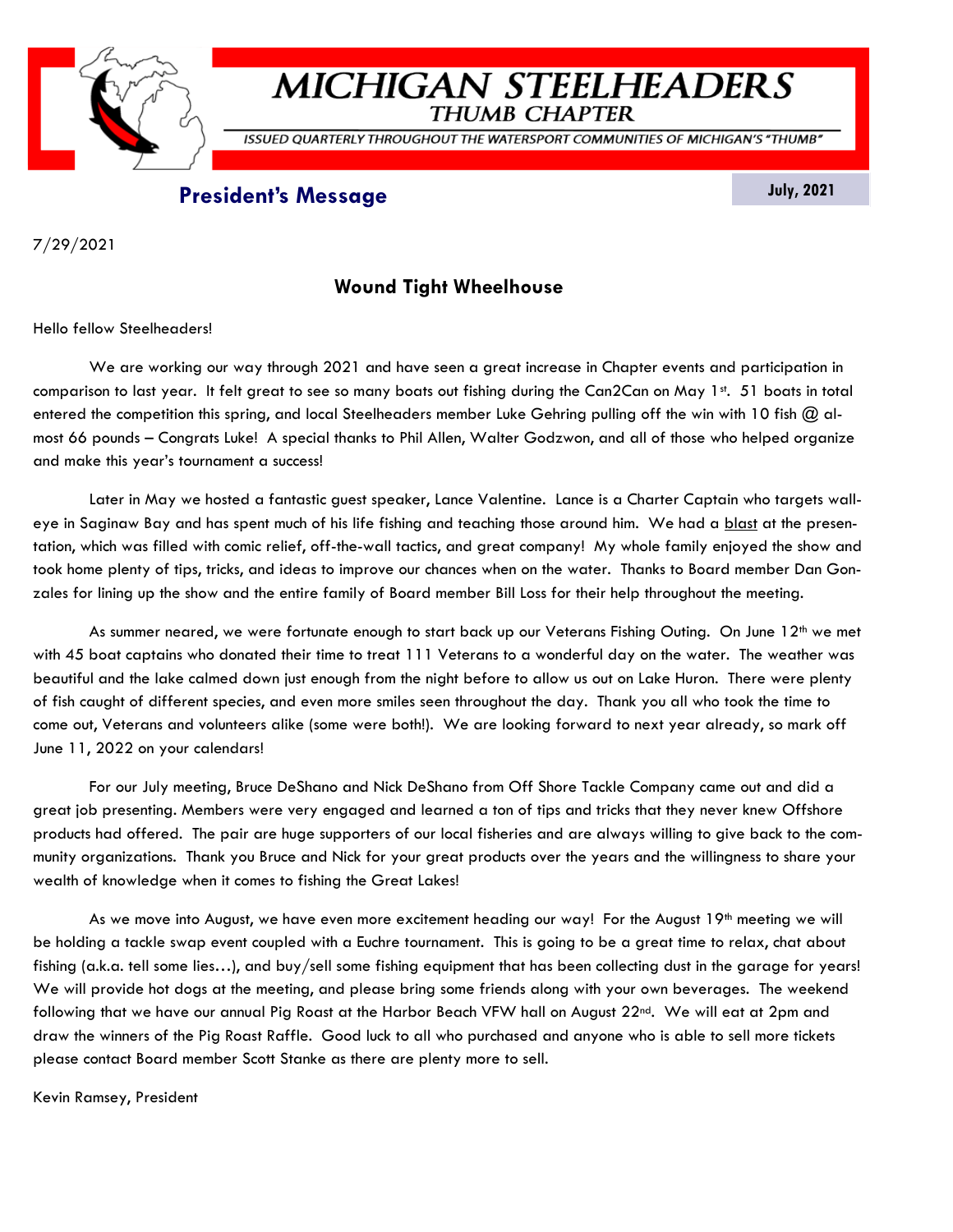







Top Left: Speakers Nick and Bruce DeShano from Offshore Tackle sharing trolling tips and techniques.

Bottom Left: Speaker Lance Valentine discussing different trolling approaches for Saginaw Bay Walleye.

Right: Veterans Fishing Outing 2021

|                                                | <b>M.S.S.F.A. MEMBERSHIP APPLICATION</b>                         |                                                          |                                             |
|------------------------------------------------|------------------------------------------------------------------|----------------------------------------------------------|---------------------------------------------|
| <b>Todays Date:</b>                            | Method of Payment: Check Cash Credit Card                        |                                                          | Check Membership Type Below                 |
|                                                | (check one) Visa ____ MC____ CC Exp. Date: ________ 3-Digit Code |                                                          | Renewal:                                    |
| <b>Credit Card Number:</b>                     |                                                                  |                                                          | New Member:                                 |
| Phone #:<br><b>Membership Expiration Date:</b> |                                                                  |                                                          | Associate:<br>(Home Chapter required below) |
| <b>Members Name:</b>                           |                                                                  |                                                          | Other:                                      |
| Address:                                       |                                                                  |                                                          | Write in Home Chapter if Associate          |
| City, State, Zip                               |                                                                  |                                                          | Membership Payment:                         |
| e-mail Address:                                |                                                                  |                                                          | <b>Tribal Negotiations Fund</b>             |
| Sponsored By:                                  |                                                                  |                                                          | Total:                                      |
|                                                | <b>MSSFA State and Chapter Dues (yearly)</b>                     |                                                          |                                             |
| Battle Creek \$50.00                           | Holland \$40,00                                                  | Traverse City \$40.00                                    |                                             |
| Flint River Valley \$40.00                     | Huron Valley \$40.00                                             | White River \$40.00                                      |                                             |
| Grand Haven \$40.00                            | Metro West \$40.00                                               | At Large Membership \$35.00                              |                                             |
| Grand Rapids \$45.00                           | South Haven \$40.00                                              | Junior Membership \$5.00                                 |                                             |
| Great Lakes Bay Region \$40.00                 | SW ML (St. Joseph) \$45.00<br>Thumb \$40.00                      | <b>Mail to: MSSFA</b><br>PO Box 408, Davisburg, MI 48350 |                                             |
| Rev. 9-14-15                                   | White - State Copy / Yellow - Member Copy / Pink - Chapter Copy  |                                                          |                                             |

Please take a look at your address block on the back of this newsletter. Just above your name is the date that your membership will expire. If your dues are coming up in the next quarter, please reduce our mailing cost by filling out the form below and sending it along with a check for \$40 to our membership chairman at:

> Walter Godzwon 5827 Russell Road Palms, MI 48465 810-404-5826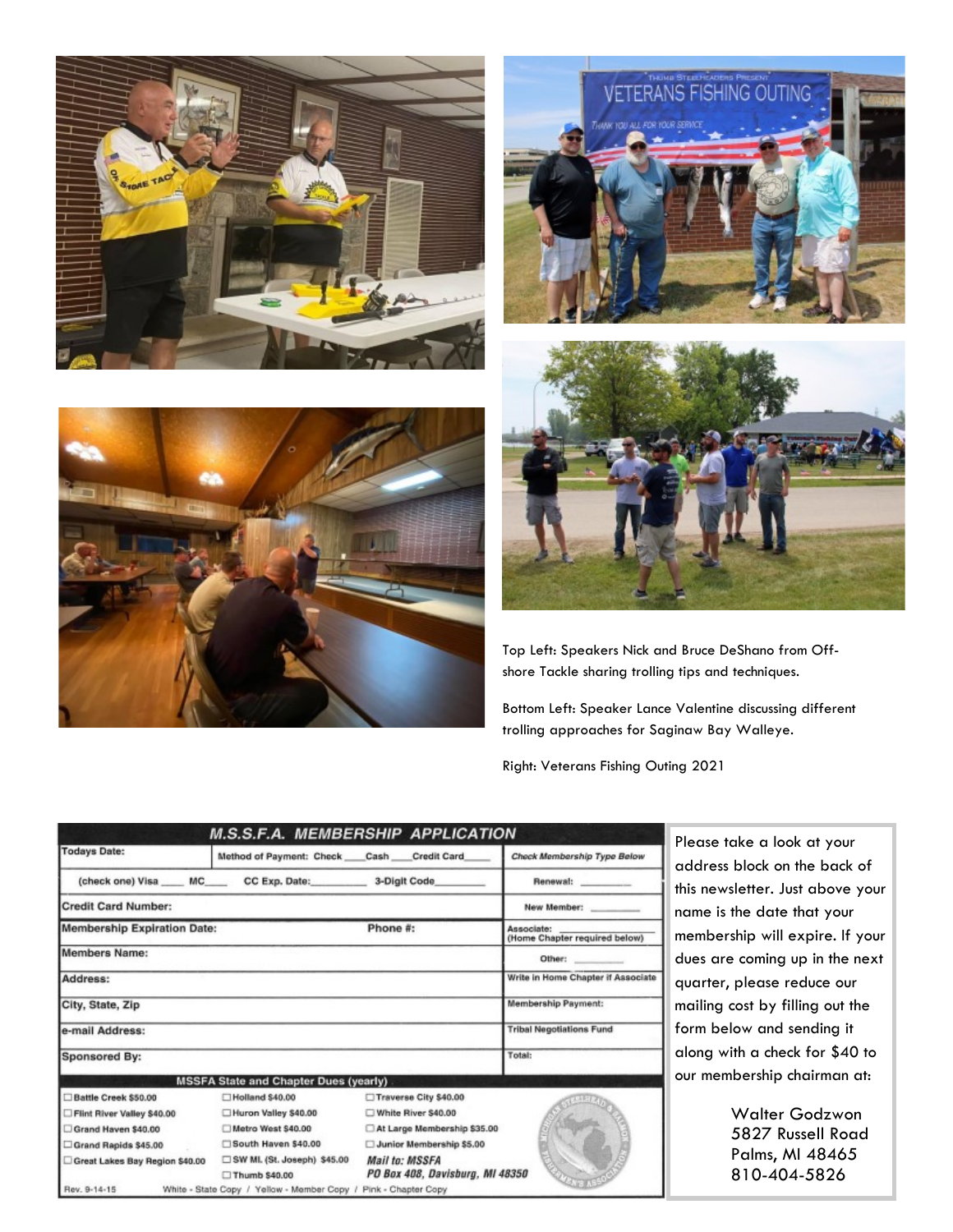